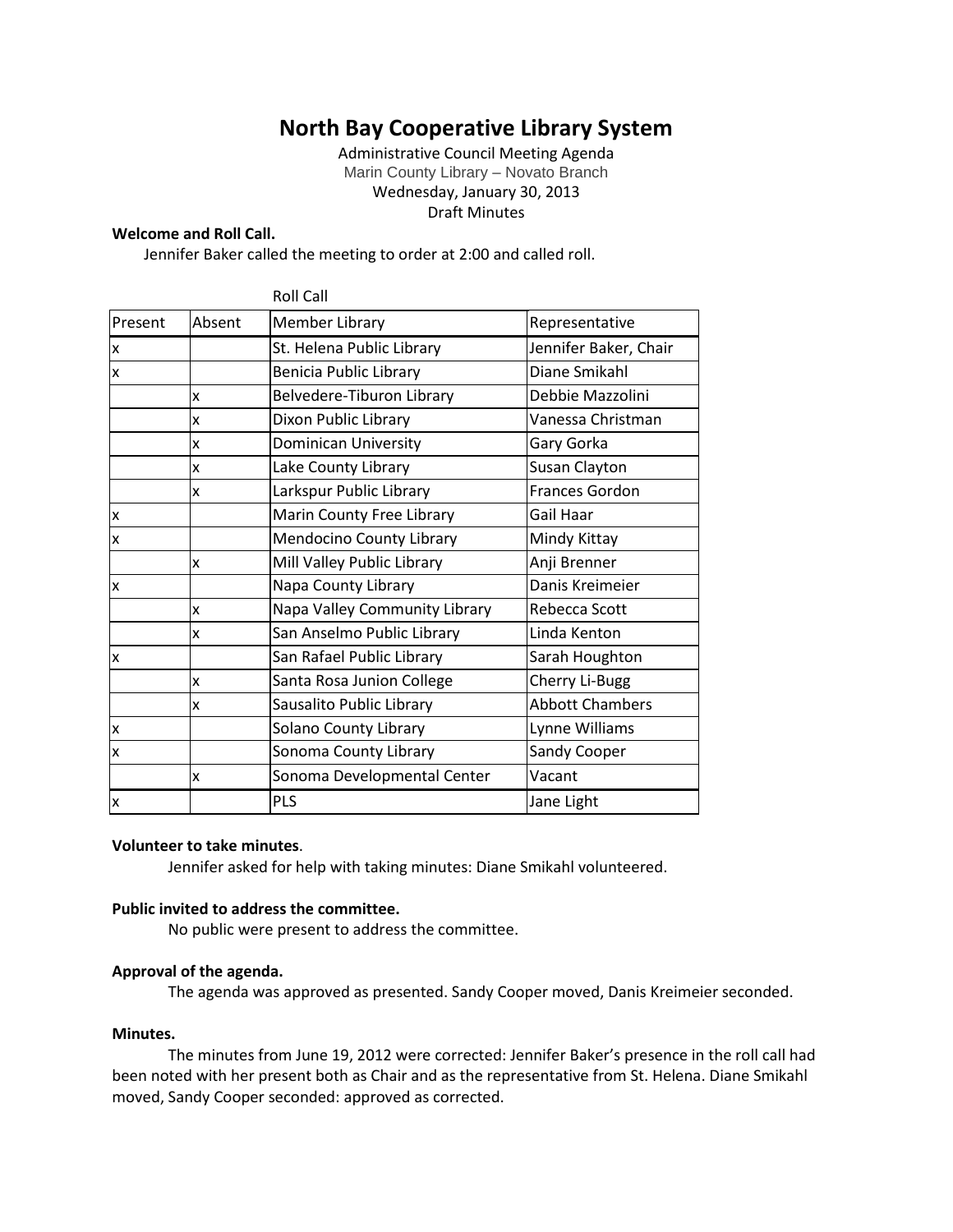## **JPA update and report** -- Jane Light provided a report on behalf of PLS.

Fifteen libraries presented proposals for the Innovation grants, requesting a total amount of \$200,000. \$120,000 is available for these grants. They have been reviewed and are due back at PLS by Monday. The scores will be compiled by next week and applicants will be informed of the results.

Staff development grants have been going fast. There is approximately \$21,000 - \$22,000 remaining in this fund of the \$30,000 approved by the NorthNet Administrative Council. Jane suggested that anyone interested in applying for one of these grants do so soon, even if the program is some time from now, to make sure there is money to fund your request. The grant is made to the library, so local rules for expenditures (per diem, etc.) apply. Libraries can request up to \$3,000.

The Joint Powers Agreement for NorthNet (NLS) is in the process of being changed so that individual libraries, rather than legacy systems, may join. Since all financial obligations remain with the legacy systems, there will not be any new financial obligations created by an individual library. PLS is working with a lawyer on amending the bylaws, and the current Joint Powers Agreement may be amended to keep things simple. Once the changes are made, the amended version will be submitted to the Secretary of State.

## **CalPERS and retiree healthcare status report.**

North Bay is still showing as active in Cal Pers, and PLS is moving forward with closing the account. An actuarial report is being prepared to indicate how much it will cost to buy out the contracts, or how much the annual amount would be. (MVLS and North State received bills this year and the cost was approximately \$15,000 to \$17,000 annually for these payments.) CalPERS will recalculate the amount of payment as needed.

The greatest liability we have is for retirement health care. Some retirees are getting both Medicare and retiree health insurance. Jane is looking for information on what NBC is obligated to provide through contract or resolution, but has been unable to locate the information. NBC members will need to re-evaluate this again in the spring with the budget.

### **News from the State Library**.

Jennifer Baker had hoped to have news from the State Library, but there was no official report. General information from the group is that LSTA Pitch an idea grants have been reviewed and applicants will be notified of the results either this week or next. Also, the Library Director's Forum is scheduled for March 6 & 7, and the majority of the Directors attending today's NBC meeting will attend.

# **Steering Committee appointments**.

Steering Committee appointments were discussed. The majority of the responsibility on Steering committee members is to serve on NLS. Technically, we should have three members + the Chair (when the Chair is a member of NBC). Jennifer is serving as Chair, with Michael Perry, Siskiyou County, serving as Chair-elect. Sarah Houghton is one steering committee member. For the one or two remaining positions, Sandy Cooper and Diane Smikahl will serve if needed. No action was taken on these appointments.

### **Authorization for NLS to deposit NBCLS funds in LAIF**.

Sandy Cooper moved approval, Mindy Kittay seconded. Unanimously approved.